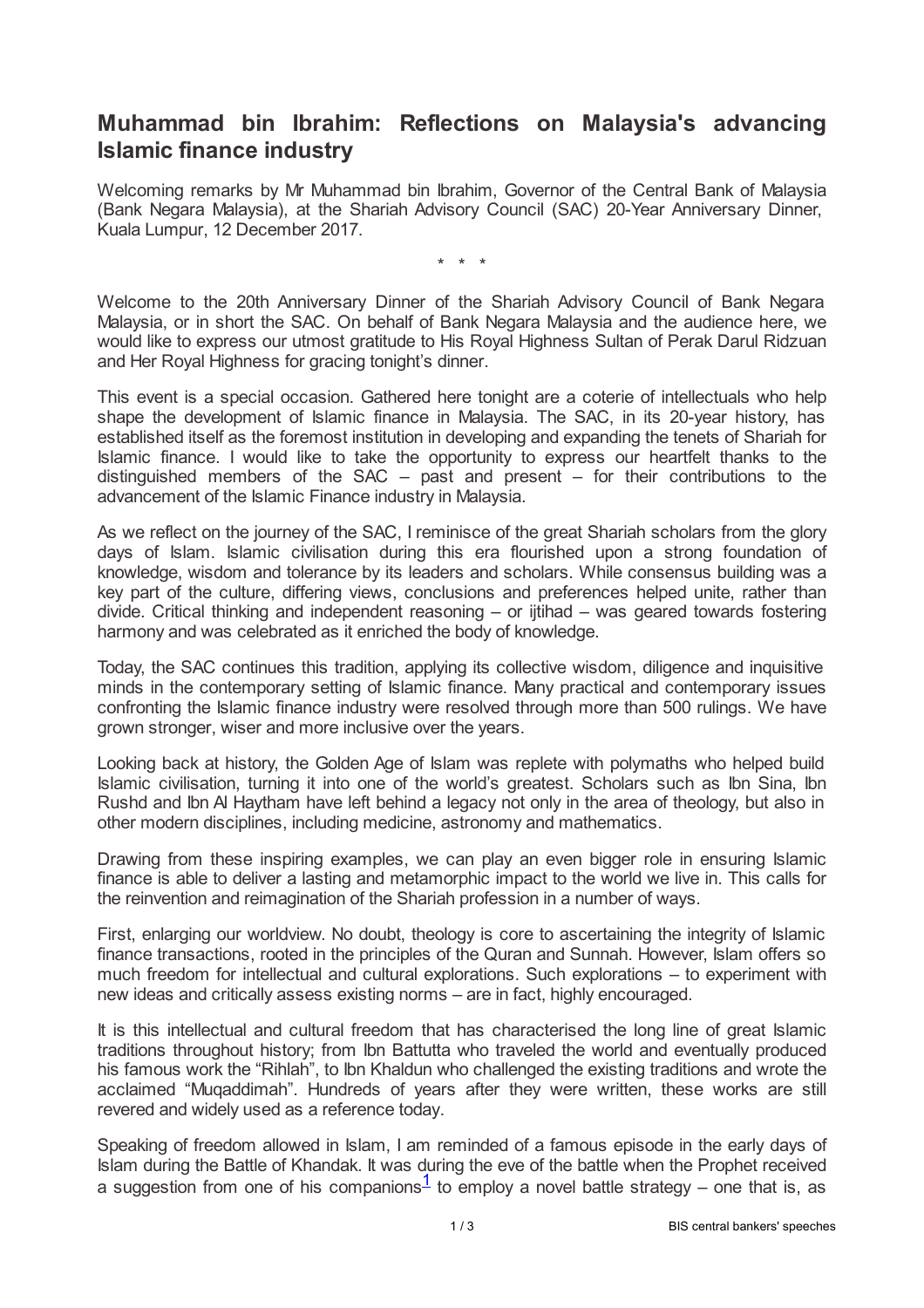<span id="page-1-0"></span>many of you know, based on digging trenches around the city. This new strategy, generally unheard of among the Muslims and Arabs at the time, was in fact, borrowed and imitated from the Persians<sup>[2](#page-2-1)</sup>. Regardless, the Prophet agreed to and pushed for the unconventional strategy and as a result, secured an emphatic victory.

In line with the significant flexibility afforded in Islam, I believe that Shariah must not be confined to a rigid framework. The way I see it, Shariah should not and cannot, be applied in a vacuum. Rather, it has to be contextualised and applied into business realities. We can learn valuable lessons from the practices of great Muslim thinkers of the past such as Al-Farabi and Ibn Sina who drew strong influences from the writings of Greek philosophers such as Aristotle, but revolutionised and updated the knowledge into the context of Islam and their contemporary times. The benefits are immense.

It allows knowledge to thrive and develop further as it becomes more applicable and easier to grasp.

It is therefore wise for us to widen our "peripheral vision" to encompass business considerations in interpreting and applying the principles of Shariah. This is essential, if we aspire to break away from a compliance-based mentality into an outcome-based worldview. The mental shift would position Shariah scholars as not merely the leaders in Shariah knowledge, but also as the catalyst for business innovations.

It is in this spirit that Bank Negara Malaysia is enhancing the Shariah Governance Framework for Islamic financial institutions. The new framework calls upon the Shariah Committees to integrate relevant business and risk considerations in Shariah decisions. Our aim is to position these committees as an enabler and catalyst in supporting the board and senior management. One that drives innovation by providing practical, actionable and impactful Shariah advice. By capturing multifaceted challenges faced by the industry, this framework ensures an ongoing support to Shariah advice amid the fast-changing business environment.

Second is the pursuit of lifelong learning. It is through the relentless quest for knowledge that the great scholars of the past have left a lasting impact on our world. This ought to be no different today. Modern day Shariah scholars, as with all of us here, must likewise continuously up-skill ourselves. After all, as the Islamic finance industry grows and evolves, so will the complexity of Shariah issues. A sound understanding of other domains – such as of accounting, law, economics and technology – is necessary to strengthen and bolster comprehensive and practical ijtihad.

This pursuit of various spectrums of knowledge was the basis for the great achievements of Islamic scholars in the past. It is hard to think of a scholar who was the master of only one discipline, be it Ibn Sina, Ibn Rushd or Ibn Khaldun. In fact, their mastery of knowledge crossed multiple subject matters, from theology to philosophy, mathematics and the sciences. With an expanded breadth of capabilities and knowledge, the Shariah fraternity will be in a credible position to influence and shape the future direction of the industry.

The recent launch of the Certified Shariah Advisors (CSA) and Certified Shariah Practitioner (CSP) programmes demonstrates our commitment towards shaping and nurturing high quality Shariah talent locally and internationally. The professional certification programmes will raise the bar for the industry by elevating the professionalism of Shariah advisors and upskilling competencies in the community.

To support the noble initiative by the Association of Shariah Advisors in Islamic Finance, and to further deepen talent capacity, Bank Negara Malaysia will make the certification a pre-requisite for the appointment and re-appointment of Shariah Committee members. This applies as well for key Shariah personnel in Islamic financial institutions, including Islamic windows. The aim is to ensure Shariah advisors and personnel are equipped with the necessary knowledge that